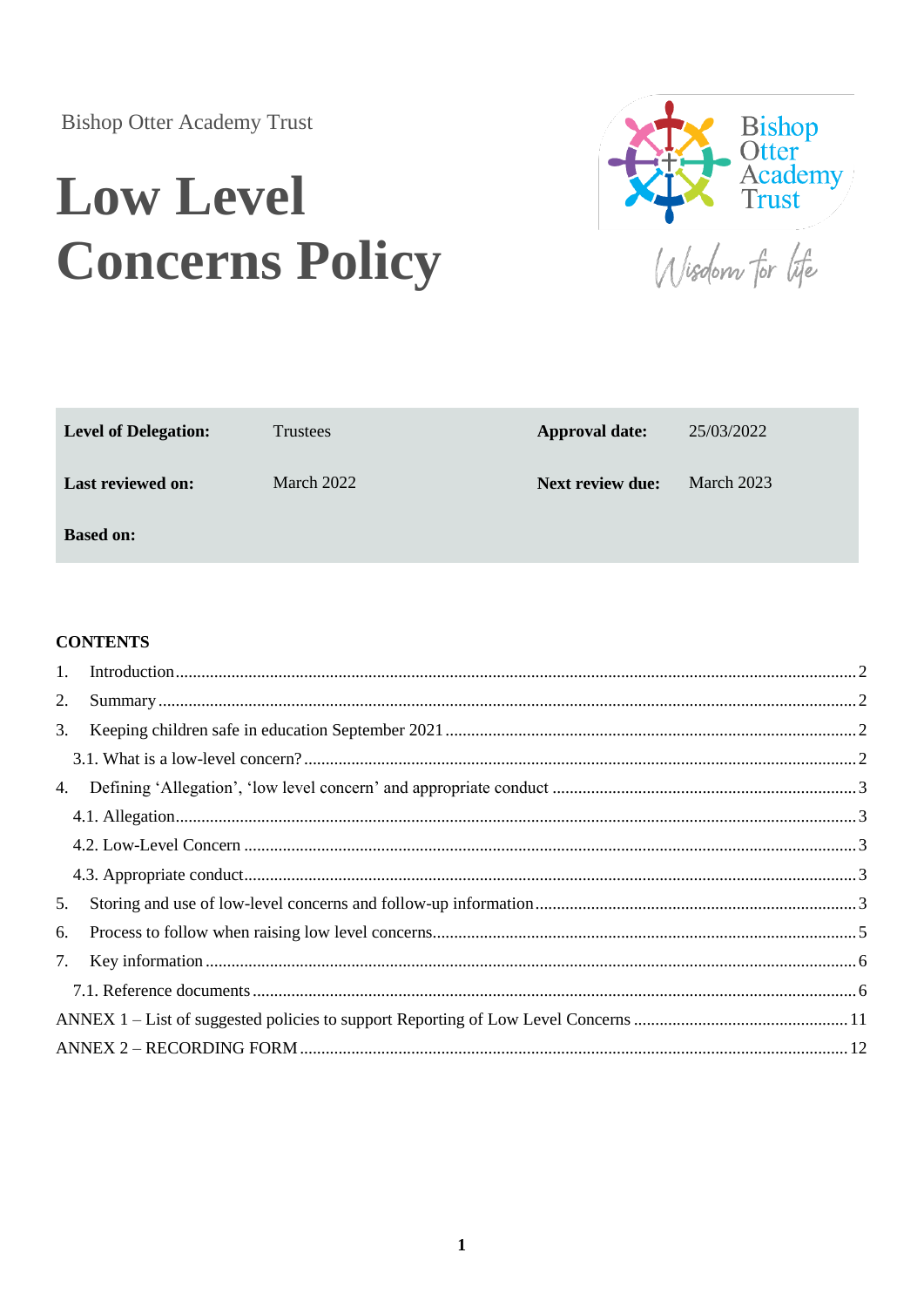#### <span id="page-1-0"></span>**1. Introduction**

At Bishop Otter Academy Trust, we take safeguarding very seriously. This includes ensuring that adults who work with children do so in a way that is in accordance with the ethos and policies set out by the school, including the Staff Code of Conduct. This policy sets out the detail and processes for staff regarding low-level concerns they may have. This policy aims to create and embed a culture of openness, trust and transparency in which our school's values are constantly lived, monitored and reinforced by all staff.

#### <span id="page-1-1"></span>**2. Summary**

It may be possible that a member of staff acts in a way that does not cause risk to children, but is however inappropriate. A member of staff who has a concern about another member of staff should inform the Head Teacher or a member of the Senior Leadership Team about their concern using a Low-Level Record of Concern Form. If the Head Teacher cannot be contacted, the Chair of Governors should be contacted instead.

#### <span id="page-1-2"></span>**3. Keeping children safe in education September 2021**

The following is taken from Keeping Children Safe in Education September 2021

338. This part of the guidance is about managing cases of allegations that might indicate a person would pose a risk of harm if they continue to work in their present position, or in any capacity with children in a school or college. This guidance should be followed where it is alleged that anyone working in the school or a college that provides education for children under 18 years of age, including supply teachers, volunteers and contractors has:

- behaved in a way that has harmed a child, or may have harmed a child and/or;
- possibly committed a criminal offence against or related to a child and/or;
- behaved towards a child or children in a way that indicates he or she may pose a risk of harm to children; and/or
- behaved or may have behaved in a way that indicates they may not be suitable to work with children.

407. As part of their whole school approach to safeguarding, schools and colleges should ensure that they promote an open and transparent culture in which all concerns about all adults working in or on behalf of the school or college (including supply teachers, volunteers and contractors) are dealt with promptly and appropriately.

408. Creating a culture in which all concerns about adults (including allegations that do not meet the harms threshold (see Part Four - Section one) are shared responsibly and with the right person, recorded and dealt with appropriately, is critical. If implemented correctly, this should encourage an open and transparent culture; enable schools and colleges to identify concerning, problematic or inappropriate behaviour early; minimise the risk of abuse; and ensure that adults working in or on behalf of the school or college are clear about professional boundaries and act within these boundaries, and in accordance with the ethos and values of the institution.

#### <span id="page-1-3"></span>**3.1. What is a low-level concern?**

409. The term 'low-level' concern does not mean that it is insignificant, it means that the behaviour towards a child does not meet the threshold set out at paragraph 338 [. A low-level concern is any concern – no matter how small, and even if no more than causing a sense of unease or a 'nagging doubt' - that an adult working in or on behalf of the school or college may have acted in a way that:

- is inconsistent with the staff code of conduct, including inappropriate conduct outside of work; and
- does not meet the allegations threshold or is otherwise not considered serious enough to consider a referral to the LADO.

410. Examples of such behaviour could include, but are not limited to:

- being over friendly with children;
- having favourites;
- taking photographs of children on their mobile phone;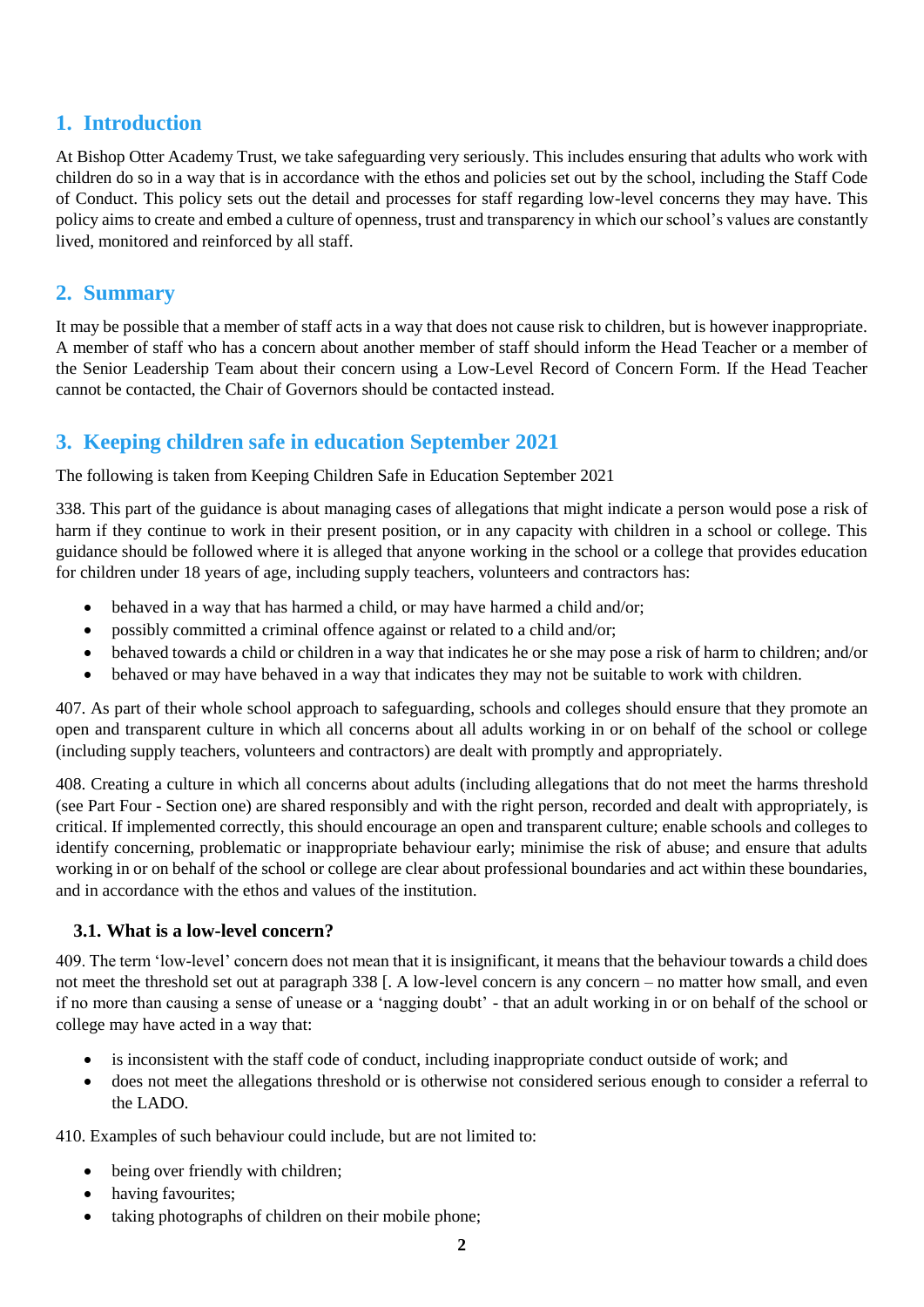- engaging with a child on a one-to-one basis in a secluded area or behind a closed door; or,
- using inappropriate sexualised, intimidating or offensive language.

411. Such behaviour can exist on a wide spectrum, from the inadvertent or thoughtless, or behaviour that may look to be inappropriate, but might not be in specific circumstances, through to that which is ultimately intended to enable abuse.

412. It is crucial that any such concerns, including those which do not meet the harm threshold (see Part Four - Section one), are shared responsibly and with the right person, and recorded and dealt with appropriately. Ensuring they are dealt with effectively should also protect those working in or on behalf of schools and colleges from potential false allegations or misunderstandings.

#### <span id="page-2-0"></span>**4. Defining 'Allegation', 'low level concern' and appropriate conduct**

#### <span id="page-2-1"></span>**4.1. Allegation**

Behaviour which indicates that an adult who works with children has:

- Behaved in a way that has harmed a child, or may have harmed a child;
- possibly committed a criminal offence against or related to a child;
- behaved towards a child or children in a way that indicates they may pose a risk of harm to children.

#### <span id="page-2-2"></span>**4.2. Low-Level Concern**

Any concern - no matter how small, even if no more than a 'nagging doubt' – that an adult may have acted in a manner which:

- Is not consistent with an organisation's Code of Conduct, and/or
- relates to their conduct outside of work which, even if not linked to a particular act or omission, has caused a sense of unease about that adult's suitability to work with children.

#### <span id="page-2-3"></span>**4.3. Appropriate conduct**

Behaviour which is entirely consistent with the organisation's Code of Conduct, and the law.

#### <span id="page-2-4"></span>**5. Storing and use of low-level concerns and follow-up information**

Low-Level concerns should be recording in writing (no CPOMS deemed necessary by a DSL or Deputy DSL). The record should include details of the concern, the context in which the concern arose, and action taken. The name of the individual sharing their concerns should also be noted, if the individual wishes to remain anonymous then that should be respected as far as reasonably possible.

Where possible, low-level concerns should be recorded on a form – see Annex 2 (alternatively, a blue 'concern slip' can be used if necessary).

If the concern has been raised via a third party, the headteacher should collect as much evidence as possible by speaking directly to the person who raised the concern, unless it has been raised anonymously, and to the individual involved and any witnesses.

Low-Level concerns and follow-up information will be stored securely, in writing, within the schools safeguarding systems in a 'low-level concerns' central record with access only by the leadership team. This will be stored in accordance with the school's GDPR and data protection policies. The staff member(s) reporting the concern must keep the information confidential and not share the concern with others apart from the Head Teacher or those aware in the senior leadership team. Records will be reviewed so that potential patterns of concerning, problematic or inappropriate behaviour can be identified. Where a pattern of such behaviour is identified, the school or college should decide on a course of action, either through its disciplinary procedures or where a pattern of behaviour moves from a concern to meeting the harms threshold, in which case it should be referred to the LADO. Consideration should also be given to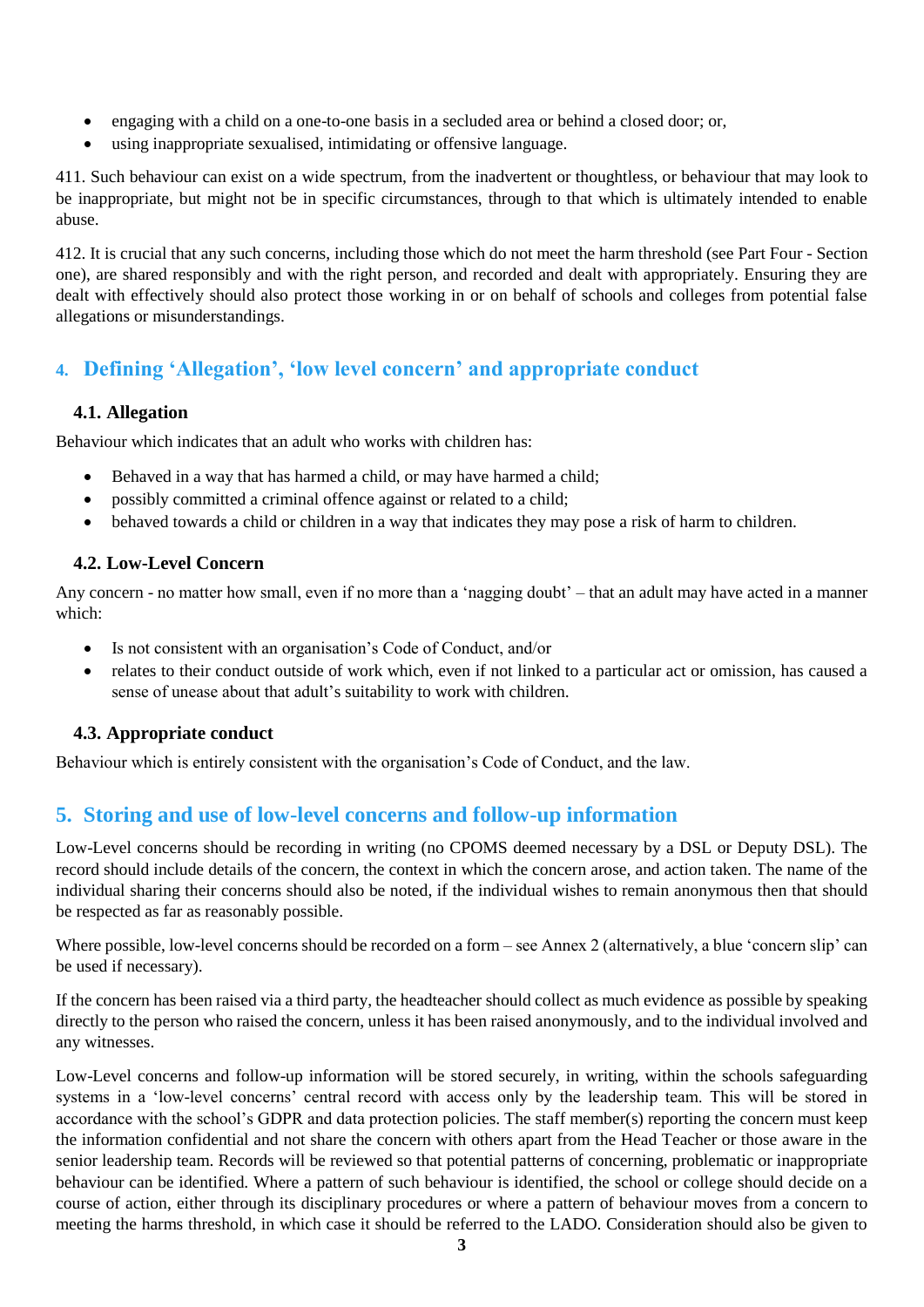whether there are wider cultural issues within the school or college that enabled the behaviour to occur and where appropriate policies could be revised or extra training delivered to minimise the risk of it happening again.

Low-Level Concerns will not be referred to in references unless they have been formalised into more significant concerns resulting in disciplinary or misconduct procedures. Whenever staff leave The Bishop Otter Academy Trust, any record of low-level concerns which are stored about them will be reviewed as to whether or not that information needs to be kept. Consideration will be given to: (a) whether some or all of the information contained within any record may have any reasonably likely value in terms of any potential historic employment or abuse claim so as to justify keeping it, in line with normal safeguarding records practice; or (b) if, on balance, any record is not considered to have any reasonably likely value, still less actionable concern, and ought to be deleted accordingly.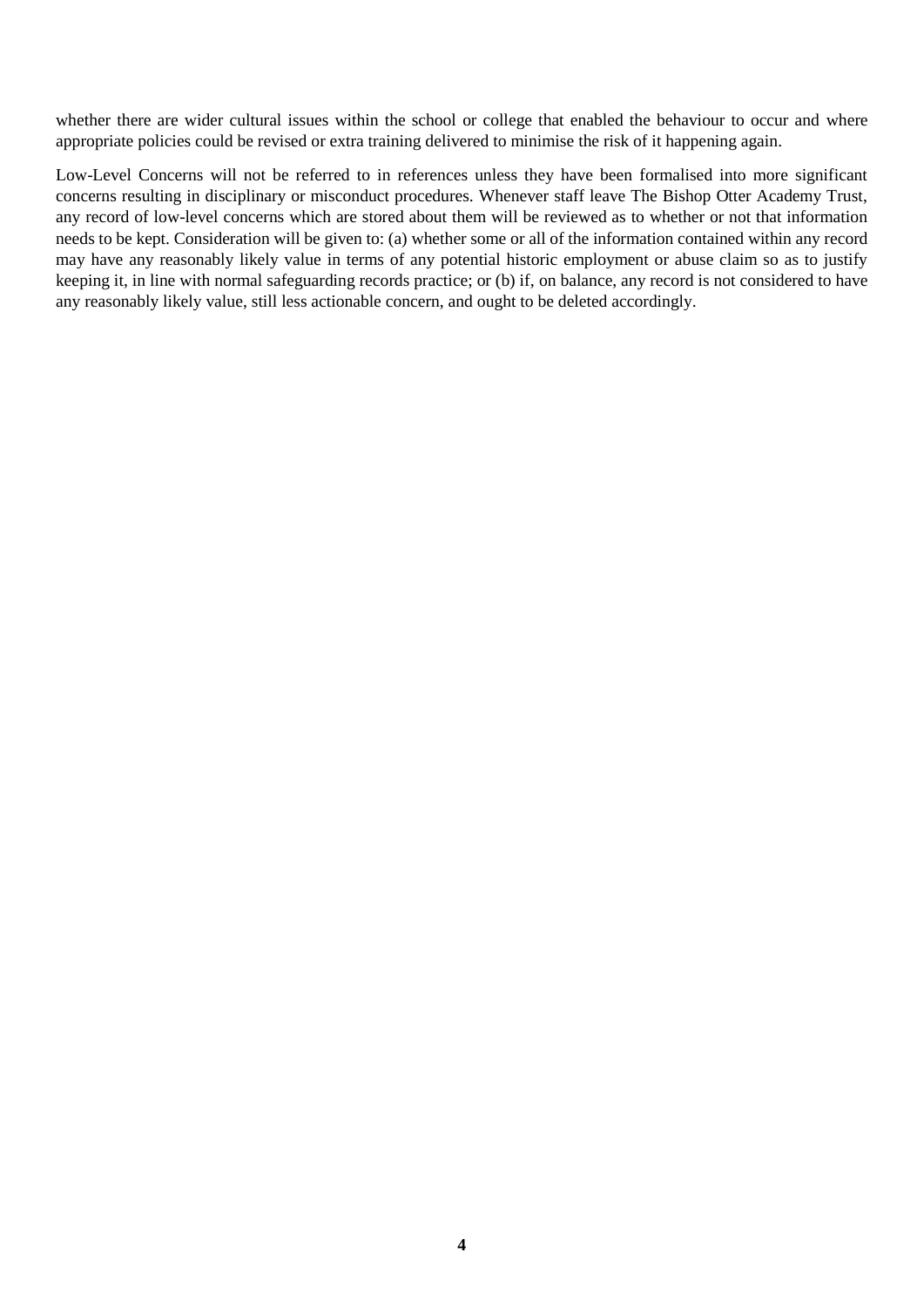#### <span id="page-4-0"></span>**6. Process to follow when raising low level concerns**

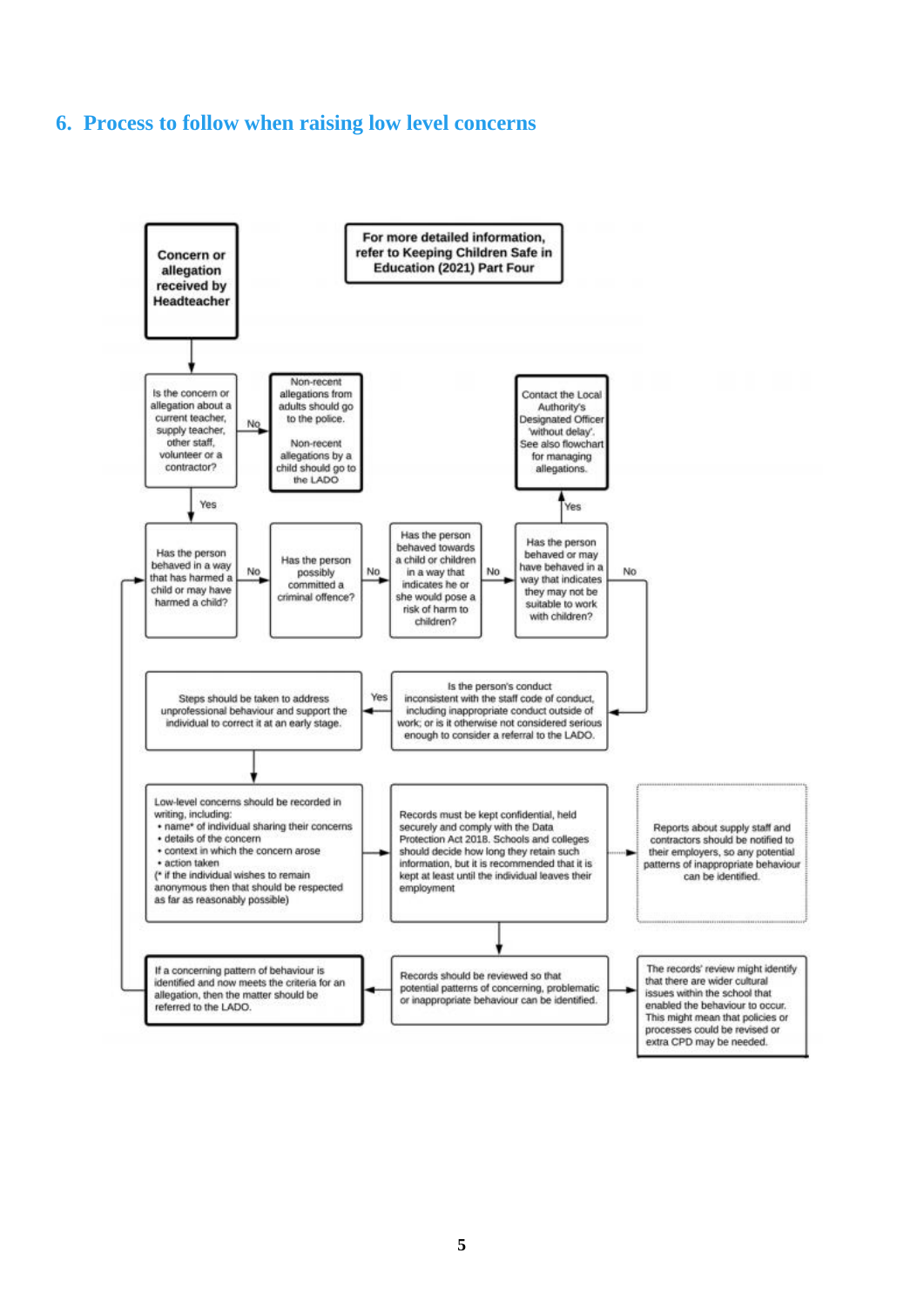## <span id="page-5-0"></span>**7. Key information**

#### <span id="page-5-1"></span>**7.1. Reference documents**

Further information about Low-Level Concerns referenced in KCSIE 2021.

https://www.farrer.co.uk/globalassets/clients-and-sectors/safeguarding/low-level-concerns-guidance-2020.pdf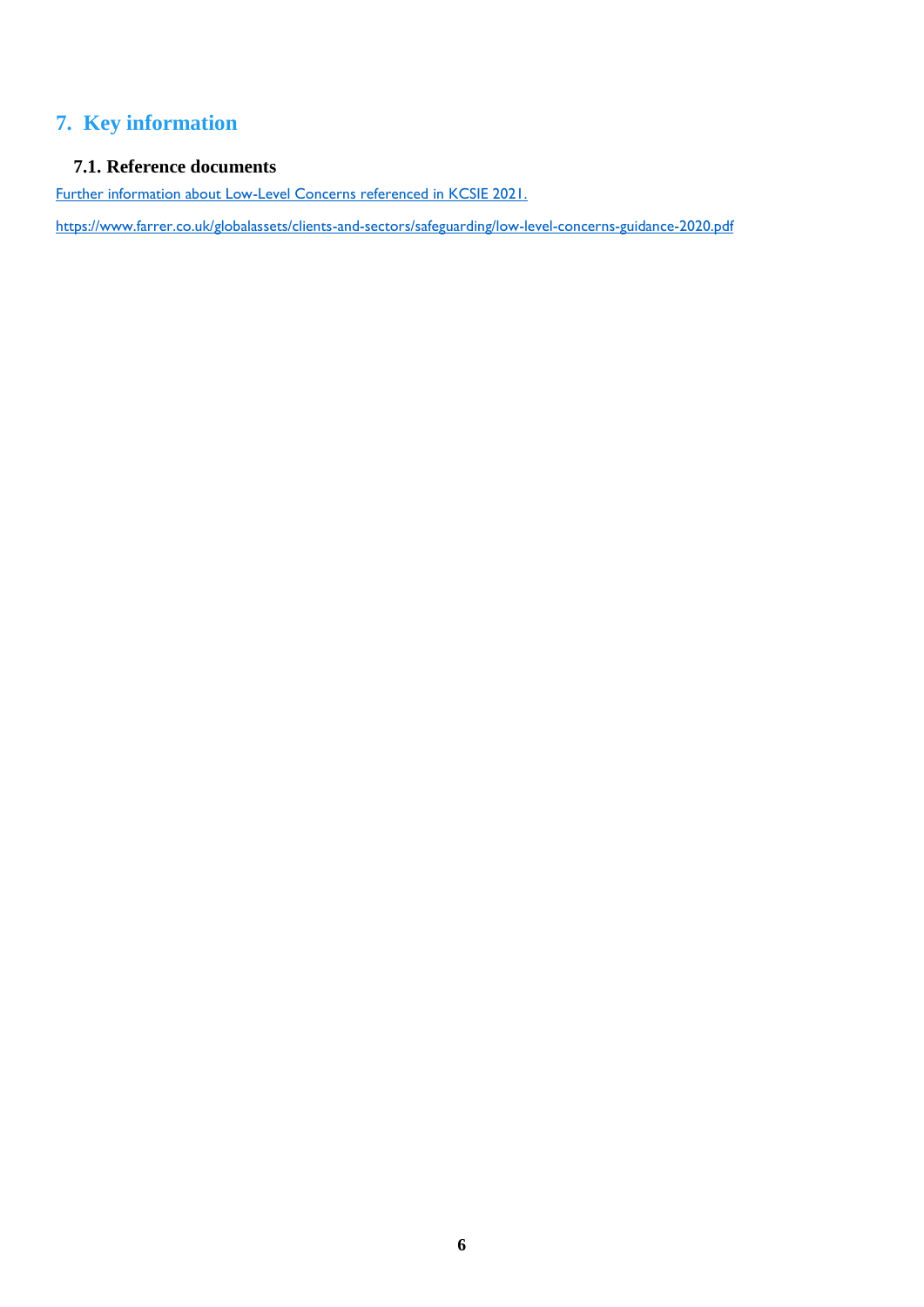**Appendix A** 

## **Child Protection Information**

#### **ST NICOLAS & ST MARYS**

## **Worried about a child?**

Any "Child Protection" concerns must be reported to the *Designated Safeguarding Lead (DSL)* **who is Mr Andy Lincoln** (Acting Headteacher).

If he is unavailable, please speak to a Deputy DSL: Miss Hannah Wing, Mrs Victoria Bishop or Mr David Etherton

Concern or "worry" slips/logs are available from the school office and staff room to record concerns, however minor.

**If in doubt – please report!** *Updated Sept 2021*

### **Child Protection Policy**

The school's Child Protection Policy is based on the West Sussex County Council model and is available from the school office, the school website or on this notice board. *Updated Sept 2021*

## **West Sussex Multi-Agency Integrated Front Door (Formerly MASH)**

Anyone with concerns about a child's welfare can contact IFD:

Tel: 01403 229900 (5pm-8am weekdays) Tel: 0330 2226664 (Out of hours)

Email: [WSChildrenservices@westsussex.gov.uk](about:blank) **Correct Sept 2021** 

If you believe a child is in immediate danger you must call the police on 999

## **Local Authority Designated officer (LADO)**

Consultation or seeking advice please call the duty number Tel: 0330 222 6450 (9am-5pm) Email: [LADO@westsussex.gov.uk](about:blank) *Correct Sept2021*

## **Safeguarding in education Team** *Correct Sept 2021*

Call: 03302 224030 Email: [Safeguarding.Education@westsussex.gov.uk](about:blank)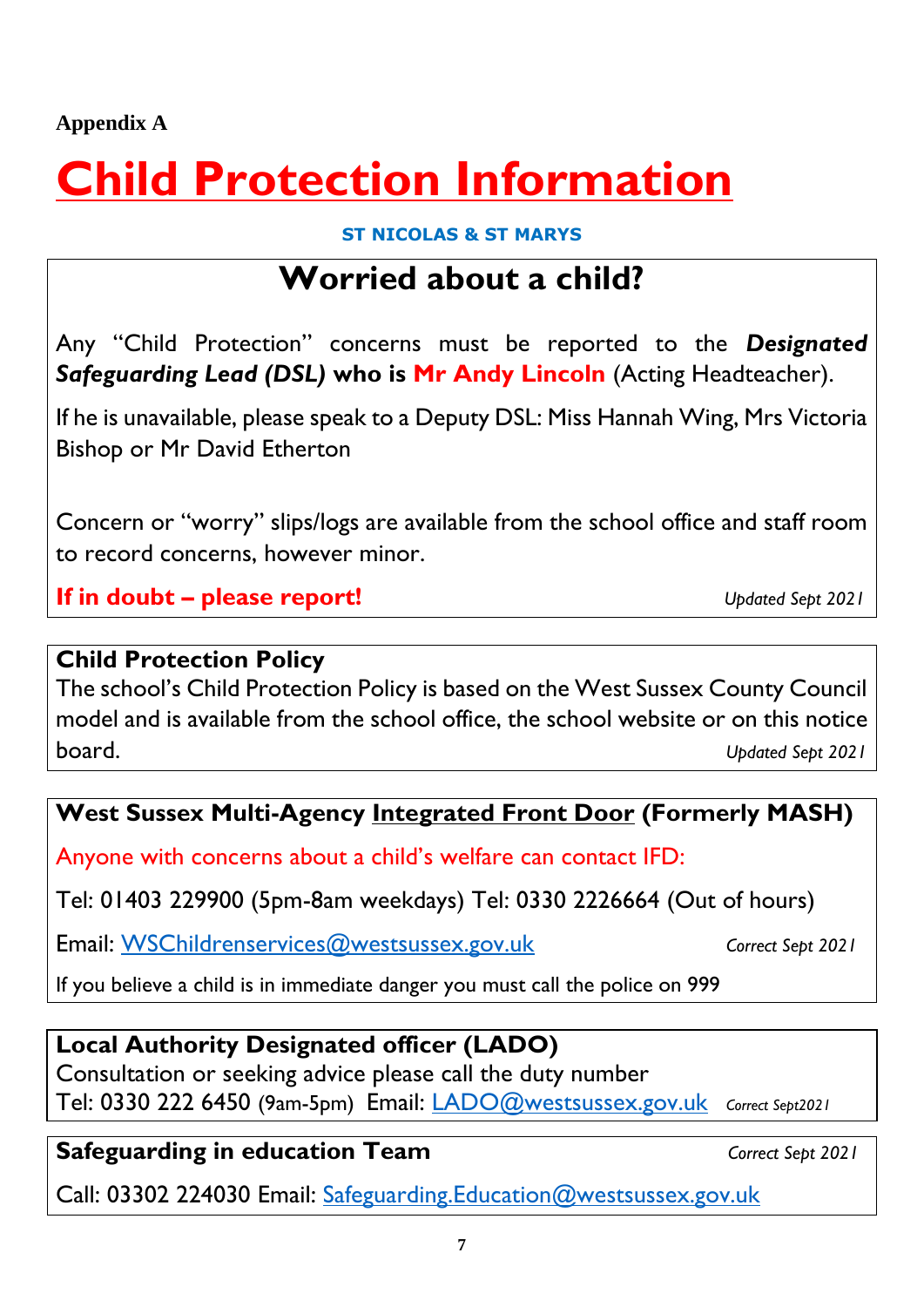## **Early Help Hubs**

All 6 hub contact details are found here:

[https://www.westsussex.gov.uk/social-care-and-health/social-care-and-health](about:blank)[information-for-professionals/children/early-help/contact-details/](about:blank) *Correct Sept 2021*

## **Sussex Child Protection and Safeguarding Procedures**

This school adheres to Sussex Child Protection and Safeguarding Procedures.

Web: [https://sussexchildprotection.procedures.org.uk/](about:blank) *Correct Sept 2021* 

**NSPCC whistleblowing advice**  Staff can call 0800028 0285 (8am-8pm weekdays) Email: [help@nspcc.org.uk](about:blank) Web: [https://learning.nspcc.org.uk](about:blank) *Correct Sept 2021*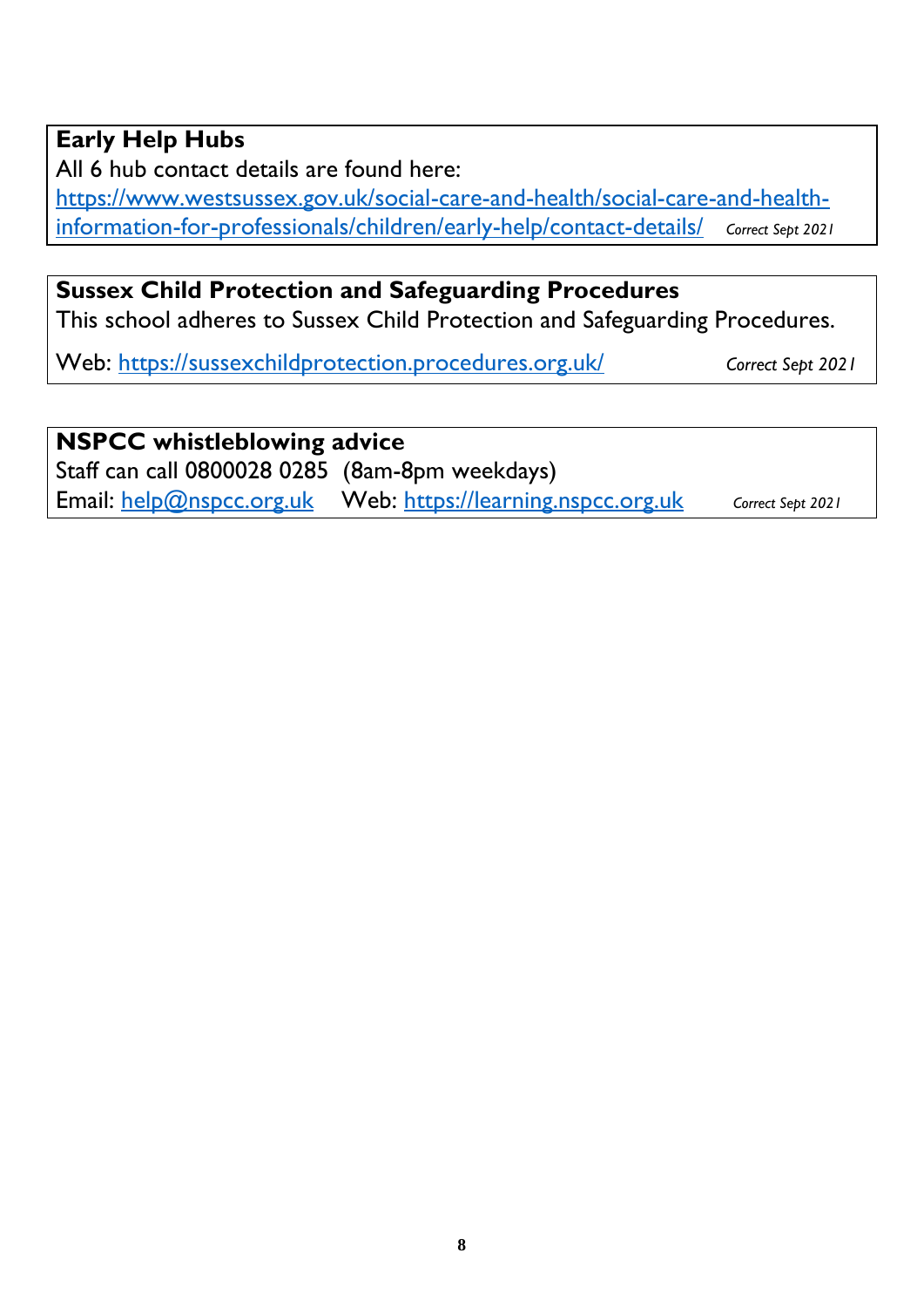# **Child Protection Information**

**ST ANDREW'S CE PRIMARY SCHOOL**

## **Worried about a child?**

Any "Child Protection" concerns must be reported to the *Designated Safeguarding Lead (DSL)* **who is Mrs Jenny Wise** (Acting Head of School).

If she is unavailable, please speak to a Deputy DSL: Mrs Rachel Mullis or Mr David Etherton

Concern or "worry" slips/logs are available from the school office and staff room to record concerns, however minor.

**If in doubt – please report!** *Updated Sept 2021*

## **Child Protection Policy**

The school's Child Protection Policy is based on the West Sussex County Council model and is available from the school office, the school website or on this notice board. *Updated Sept 2021*

## **West Sussex Multi-Agency Integrated Front Door (Formerly MASH)**

Anyone with concerns about a child's welfare can contact IFD:

Tel: 01403 229900 (5pm-8am weekdays) Tel: 0330 2226664 (Out of hours)

Email: [WSChildrenservices@westsussex.gov.uk](mailto:WSChildrenservices@westsussex.gov.uk) *Correct Sept 2021*

If you believe a child is in immediate danger you must call the police on 999

## **Local Authority Designated officer (LADO)**

Consultation or seeking advice please call the duty number

Tel: 0330 222 6450 (9am-5pm) Email: [LADO@westsussex.gov.uk](mailto:LADO@westsussex.gov.uk) *Correct Sept2021*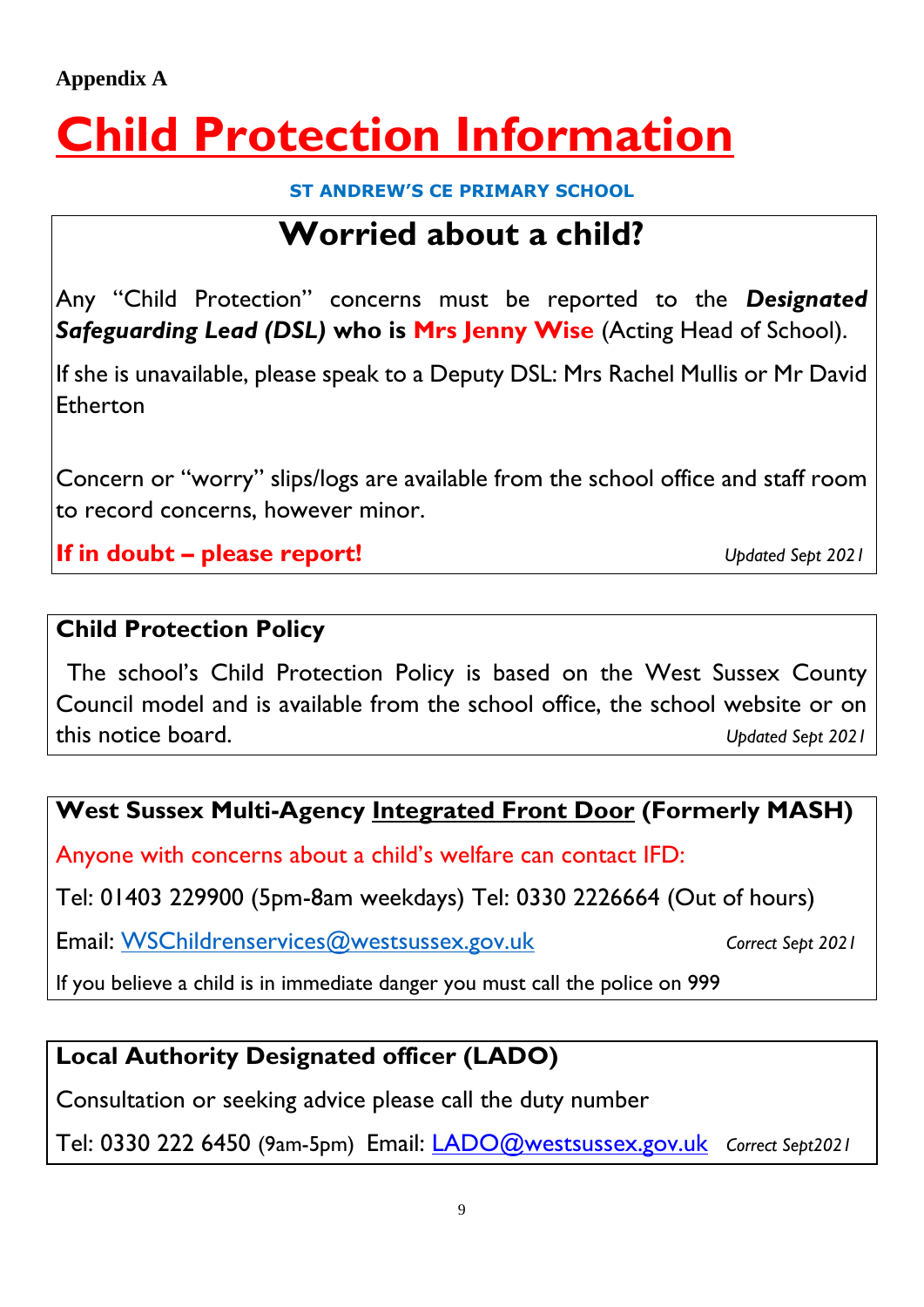## **Safeguarding in education Team** *Correct Sept 2021*

Call: 03302 224030 Email: [Safeguarding.Education@westsussex.gov.uk](mailto:Safeguarding.Education@westsussex.gov.uk)

### **Early Help Hubs**

All 6 hub contact details are found here:

[https://www.westsussex.gov.uk/social-care-and-health/social-care-and-health](https://www.westsussex.gov.uk/social-care-and-health/social-care-and-health-information-for-professionals/children/early-help/contact-details/)[information-for-professionals/children/early-help/contact-details/](https://www.westsussex.gov.uk/social-care-and-health/social-care-and-health-information-for-professionals/children/early-help/contact-details/) *Correct Sept 2021*

## **Sussex Child Protection and Safeguarding Procedures**

This school adheres to Sussex Child Protection and Safeguarding Procedures.

Web:<https://sussexchildprotection.procedures.org.uk/>*Correct Sept 2021* 

## **NSPCC whistleblowing advice**

Staff can call 0800028 0285 (8am-8pm weekdays)

Email: [help@nspcc.org.uk](mailto:help@nspcc.org.uk) Web: [https://learning.nspcc.org.uk](https://learning.nspcc.org.uk/Search?term=core+info) *Correct Sept 2021*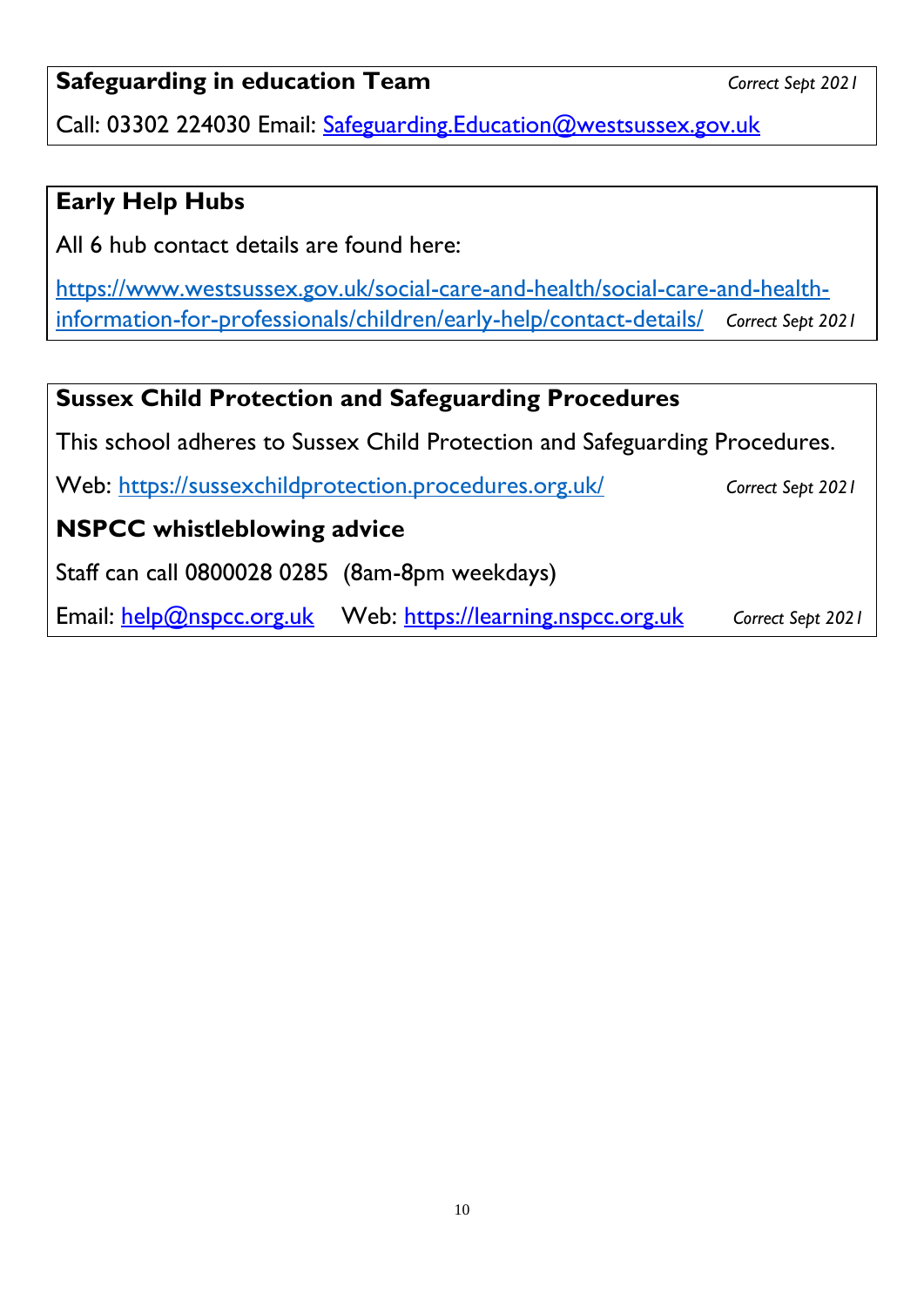## <span id="page-10-0"></span>**ANNEX 1 – List of suggested policies to support Reporting of Low Level Concerns**

The following policies support the safeguarding framework in our setting.

This list is not a definitive/exhaustive list and should be tailored to reflect your individual setting.

| <b>Policy</b>                                                                                                |
|--------------------------------------------------------------------------------------------------------------|
| <b>Child Protection Policy</b>                                                                               |
| Staff Behaviour / Code of Conduct                                                                            |
| <b>Confidential Reporting</b>                                                                                |
| <b>Safer Recruitment</b>                                                                                     |
| Equality / Anti-discrimination                                                                               |
| Use of physical intervention                                                                                 |
| Meeting the needs of pupils with medical conditions $-$ including intimate care<br>(Statutory Guidance 2015) |
| Providing First Aid                                                                                          |
| Drug and substance misuse (DfE guidance 2012 Click here)                                                     |
| Educational / Offsite / Residential                                                                          |
| <b>Behaviour Management</b>                                                                                  |
| Health & Safety                                                                                              |
| Use of Photography                                                                                           |
| Disciplinary Policy                                                                                          |
| Complaints                                                                                                   |
| <b>Appraisal Policy</b>                                                                                      |
| GDPR and data protection policy                                                                              |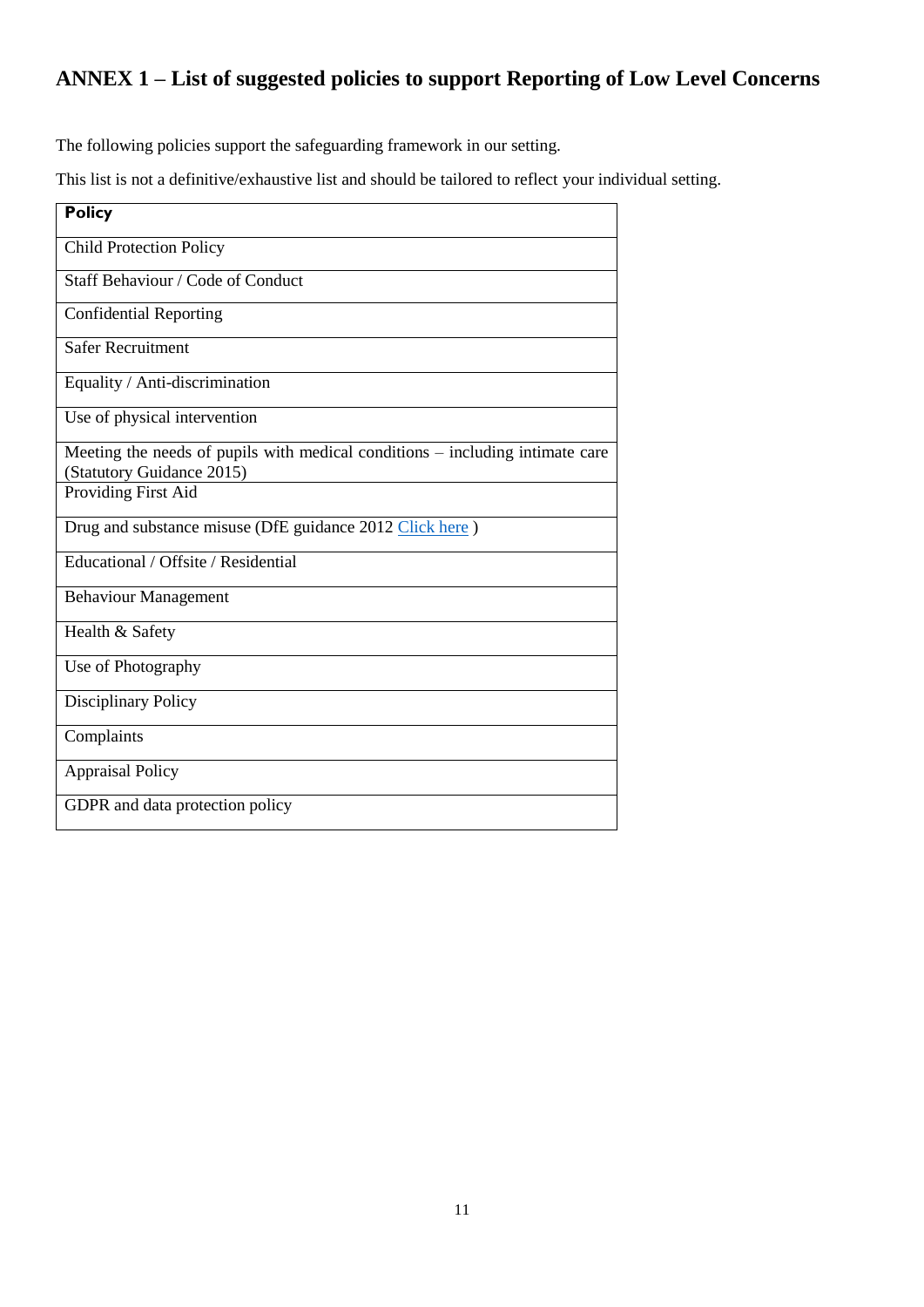#### <span id="page-11-0"></span>**ANNEX 2 – RECORDING FORM**

#### **Please ask for a copy of the school's recording form.**

Please use this form to share any concern – no matter how small, and even if no more than causing a sense of unease or a 'nagging doubt' – that an adult may have acted in a way that:

- is inconsistent with the schools staff code of conduct, including inappropriate conduct outside of work,
- and does not meet the allegation threshold, or is otherwise not serious enough to consider a referral to the LADO.

| Name of adult whom this concern is about |  |
|------------------------------------------|--|
| Date and time written:                   |  |
| Name and role of person raising concern: |  |
| Signature:                               |  |

#### **Details of concern (where? when? what? who? Why do you feel the person is acting in a way that is contrary to Code of Conduct?)**

You should provide a concise record - including brief context in which the low-level concern arose, and details which are chronological and as precise and as accurate as possible – of any such concern and relevant incident(s). Please use a separate sheet if necessary.